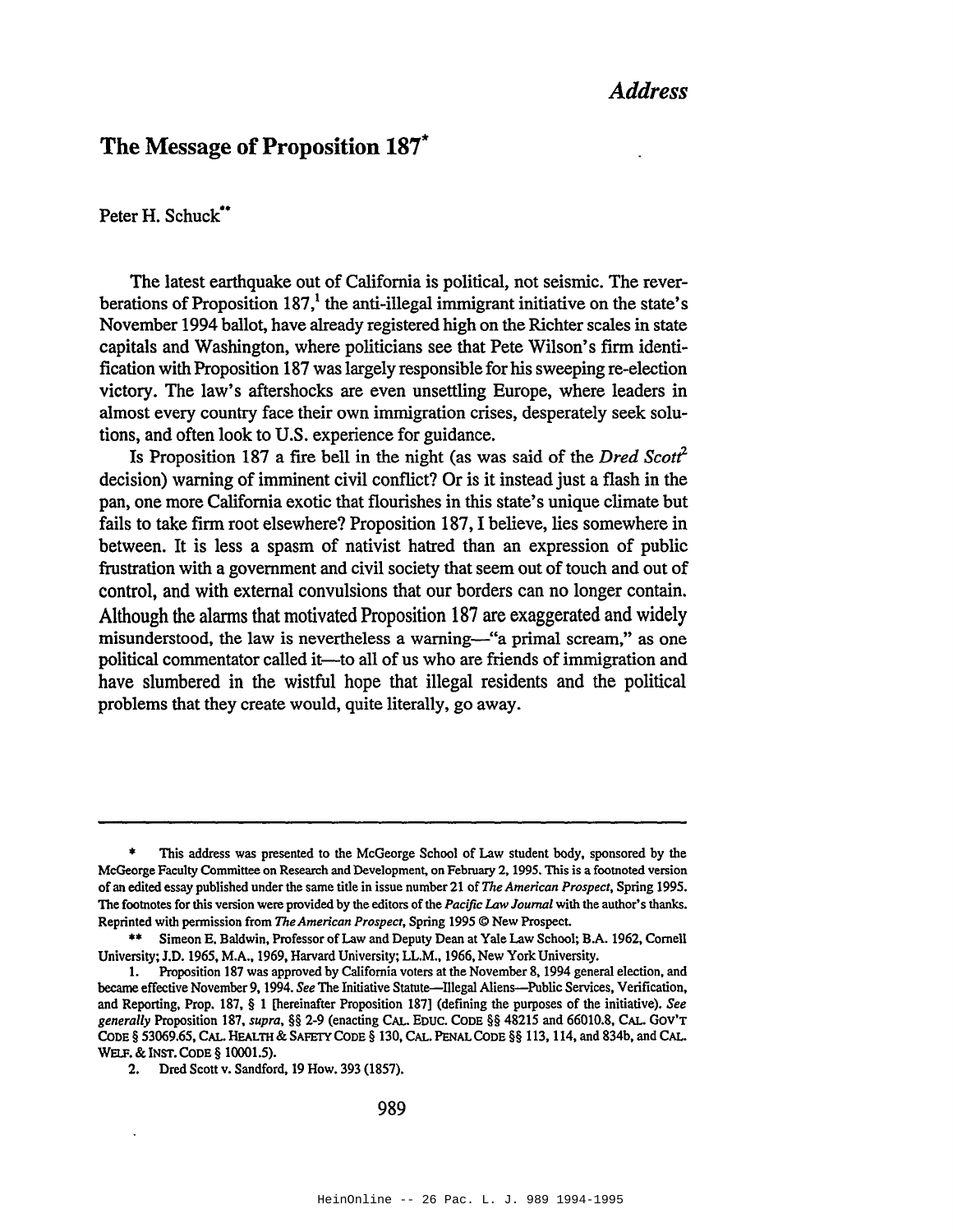### 1. BRENNAN'S LEGACY

Proposition 187 is a melange of different policies that seeks to stem the flow ofillegal aliens into California, encourage the state's roughly 1.4 million illegal residents to go home, and expel the rest. The most controversial provisions would bar anyone who is not a citizen, a legal permanent resident, or a legal temporary visitor from receiving public social services, health care, and education. The provisions differ slightly for each service, but they generally impose three duties on all service providers: to verify the immigration status of all who seek services; to promptly notify state officials and the INS about whoever is "determined or reasonably suspected to be" violating the immigration laws; and to notify the alien (or in the case of children, their parent or guardian) of their apparently illegal status.<sup>3</sup> Proposition 187 is no ordinary law; it provides that the legislature cannot amend it "except to further its purposes" and then only by a recorded supermajority vote in each house of the legislature or by another voter initiative.<sup>4</sup>

As a practical matter, the parts of Proposition 187 that would deny public services may never be implemented. Immediately after voters approved it, immigrant advocate groups and some local officials filed a blizzard of legal challenges to the constitutionality of the heart of the measure's service denial and reporting provisions.<sup>5</sup> A federal judge immediately enjoined it pending trial, and most commentators believe that the courts will ultimately strike down some if not most of the measure.<sup>6</sup>

But the legal challenge to Proposition 187 is not nearly as solid as many say. Indeed, a closer look at the relevant constitutional precedents suggests that the courts could uphold the law if they have a mind to do so.

The courts have long prohibited the states from discriminating against legal immigrants, largely on the grounds that the state's authority in this area is subordinate to the federal government's. But until recently, the courts had never addressed *illegal* immigration. It simply had not been a major issue.

That started changing about thirty years ago. INS arrests—a very crude, unsatisfactory indicator of illegal entries-swelled from 1.6 million during the 19608 to 8.3 million in the 1970s, and then continued to rise in the early 1980s. When states and localities sought to protect their education and health care budgets by imposing restrictions on the newcomers' access to benefits, the courts

<sup>3.</sup> CAL. WELF. & INST. CODE § 10001.5(a)-(c) (West Supp. 1995) (social services); CAL. HEALTII & SAfETYCoDE § 130(a)-(c) (West Supp. 1995) (health care); CAt. EDUC. CODE §§ 48215(a)-(t), 66010.8(a)-(c) (West Supp. 1995) (secondary education and post-secondary education respectively).

<sup>4.</sup> Proposition 187.*supra* note 1. at § 10 (limiting the amendment and severability of the initiative).

<sup>5.</sup> Since Proposition 187 provides that its sections are severable, some might survive evcn if othcrs are struck down. *See* Proposition 187, *supra* note I, at § 10 (discussing the limits ofthe initiative'S amendment and severability).

<sup>6.</sup> The federal judge's injunction order was appealed to the Ninth Circuit Court of Appeals, which in affirming held that the district court's application of the abstention law was not an abuse of discretion. Gregorio T. v. Wilson, 59 F.3d 1002 (9th Cir. 1995).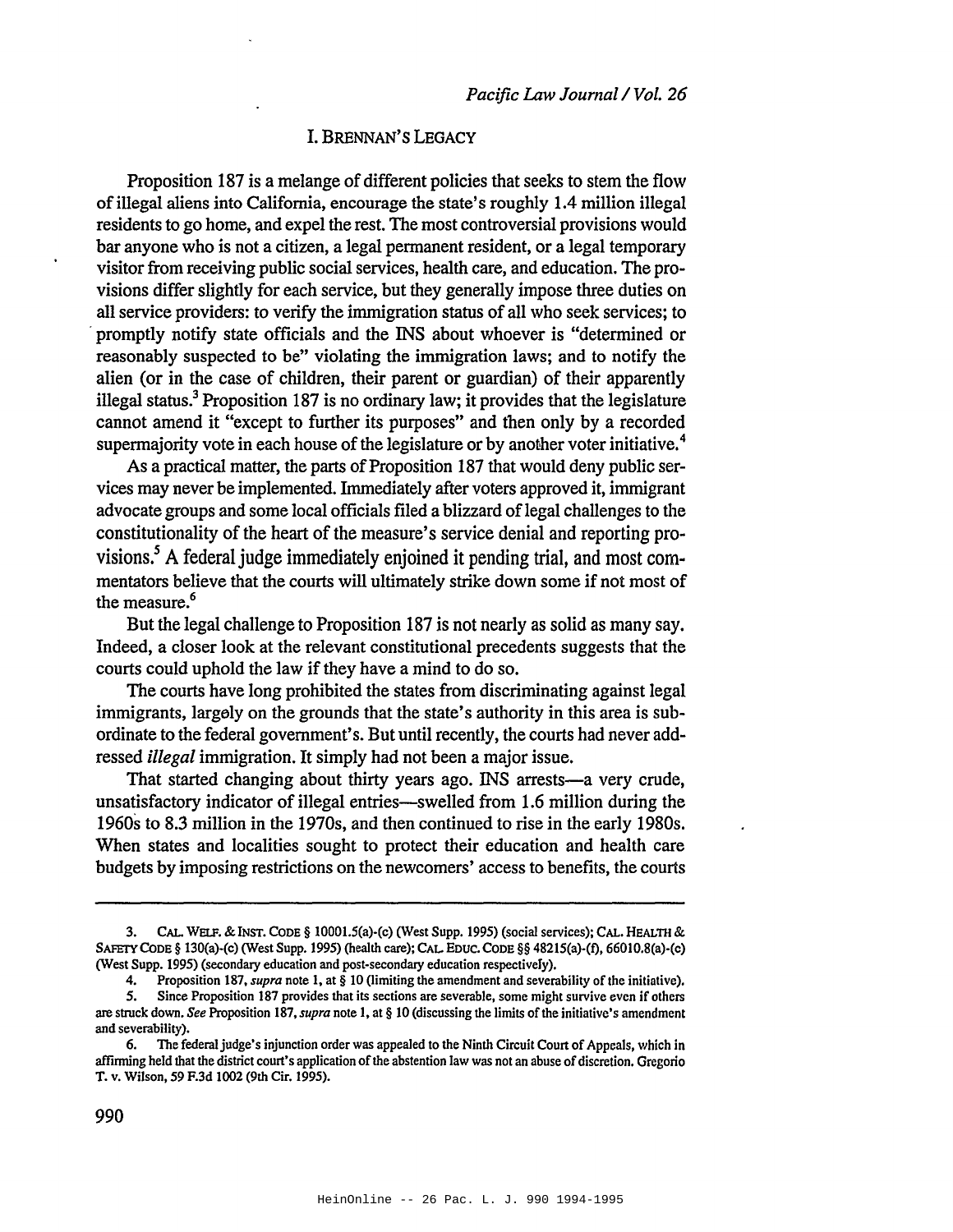could no longer duck the issue. In 1982, the Supreme Court decided *Plyler* v. *Doe,7* a class-action suit brought on behalf of undocumented Mexican children living in Texas. Upholding the ruling of a lower court, a five-to-four majority struck down a statute that withheld from local school districts any state funds for the education of any child who was not legally admitted into the United States.<sup>8</sup>

The constitutional challenge to Proposition 187 rests mainly on this precedent. Writing for the *Plyler* majority, Justice William Brennan had argued that the Texas law would inevitably harm children. These children would eventually obtain legal status in this country, yet would be "permanently locked into the lowest socioeconomic class."<sup>9</sup> Brennan acknowledged that the state had some leeway in such matters: Under equal-protection principles, illegal alien status is not a "suspect class" like race or religion, and education is not a "fundamental right."<sup>10</sup> Hence, it did not require heightened judicial scrutiny. Nevertheless, Brennan said, a law that denied children "the ability to live within the structure of our civic institutions ... can hardly be considered rational unless it furthers some substantial goal of the State."<sup>11</sup>

Brennan conceded that keeping illegal aliens out of the state might be a legitimate state goal.<sup>12</sup> But the trial court had found that the Texas law had neither the purpose nor the effect of doing that, and Brennan agreed. The Texas law might save some money, according to Brennan, butTexas failed to establish that illegal aliens imposed a significant fiscal burden on state coffers or that their exclusion would improve the quality of education.<sup>13</sup> Besides, Brennan said, federal immigration policy was not concerned with conserving state educational resources, much less with denying an education "to a child enjoying an inchoate federal permission to remain."14 All the Texas law would serve to do, Brennan said, was promote "the creation and perpetuation of a subclass of illiterates," who would be socially dysfunctional and a burden to society.<sup>15</sup> That, he said, clearly was not something the states were allowed to do.

The parallels to Proposition 187 are obvious. Both would, in effect, bar undocumented children from the public schools; if anything, California's new ban on enrolling such children is even more categorical and rigid than the Texas statute invalidated in *Plyler,* which simply denied state funding for those who were enrolled. Any court that accepted Brennan's premises in *Plyler* would have a hard time sustaining Proposition 187.

*14. [d.* at 226; *see id.* (referring to the possibility that an illegal alien might obtain discretionary relief from deportation). *See, e.g.,* 8 U.S.C.A. §§ 1252, 1253(h), 1254 (West Supp. 1995).

*15. Plyler,* 457 U.S. at 230.

<sup>7.</sup> 457 U.s. 202 (1982).

<sup>8.</sup> Plyler v. Doe, 457 U.S. 202, 230 (1982).

<sup>9.</sup> *Id.* at 208.

<sup>10.</sup> *Id.* at 223.

<sup>11.</sup> *Id.* at 223-24.

<sup>12.</sup> *Id.* at 225.

<sup>13.</sup> *Id.* at 229.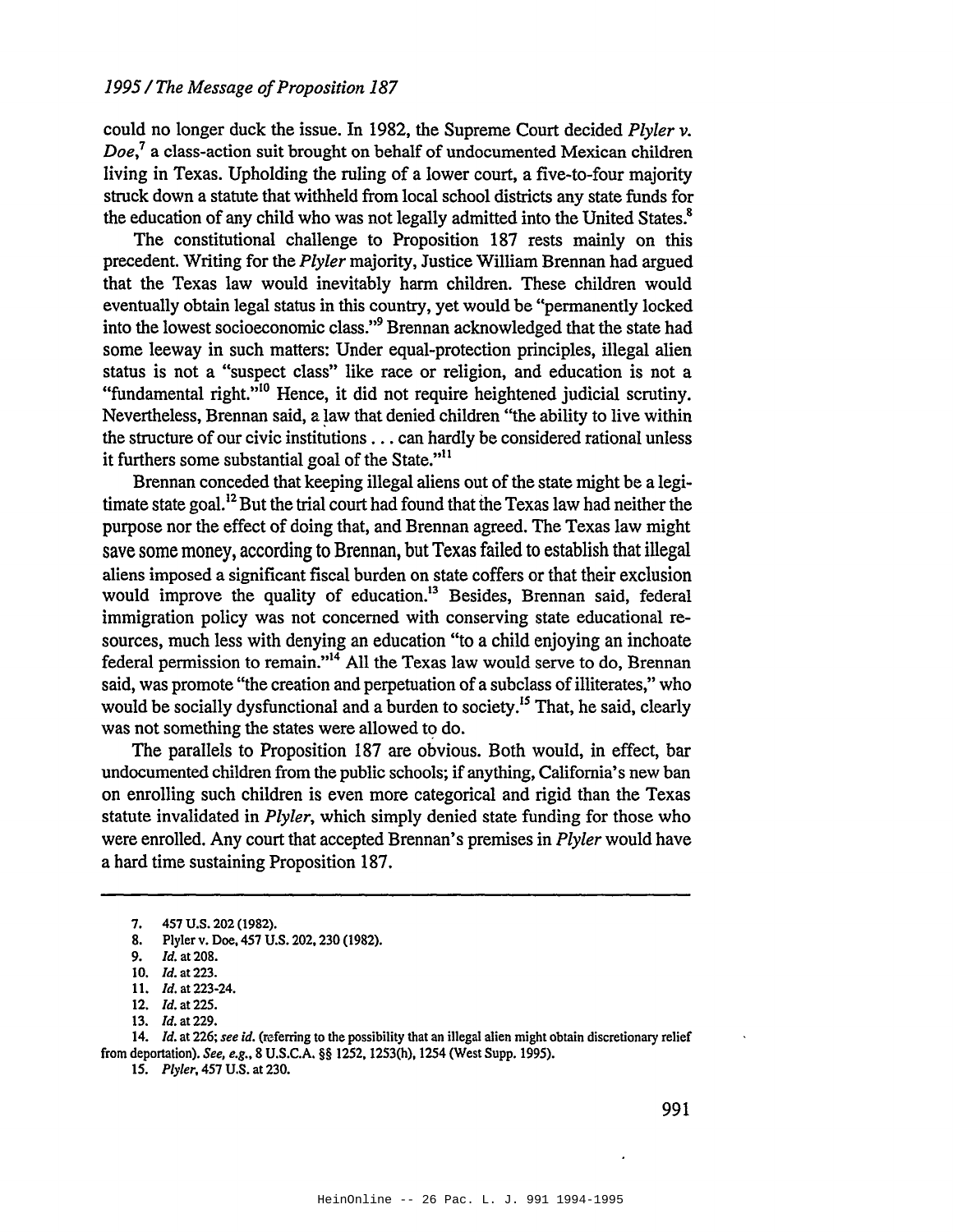#### II. WHY THE COURT MAY TuRN

Brennan's opinion, with its plea for "innocent children" and its recognition that many of them will grow up in the U.S. anyway, has an undeniably powerful resonance. Yet Brennan's argument had its softspots, including an unwarranted emphasis on the uniqueness of education benefits in justifying special constitutional protection for children. It is one thing to say that children should not be penalized for parents' illegal immigrant status, but Brennan never explained how the denial of schooling to a child differs from the denial of other governmental benefits to an undocumented parent, upon whose income and wellbeing the child's welfare ultimately depends. The Court has always permitted the government to deny illegal immigrant parents access to the private employment and public benefits that provide the children's essential economic support, arguably harming the children, who may actually be U.S. citizens, even more grievously.

If a state may do that, why can't it deny those same children access to the schools? Does *Plyler* mean that a state may not exclude from public housing a family in which an adult has committed a serious crime? Is the Court's rationale consistent with the INS's clear power to deport the undocumented parents of children-children who not only had no role in their parents' wrongdoing but may be U.S. citizens themselves? In each of these cases, the child suffers because of the parent's illegal status, at least as much as under the Texas law.

A second weakness in Brennan's reasoning—his denial that the Texas law corresponded to any identifiable congressional policy or operated harmoniously within the federal program-has grown even more vulnerable in the *post-Plyler* years. Even in 1982, the federal policy against illegal aliens was clear enough: Illegal entry was a federal crime. Congress had spent more and more money to prevent it and had expressly barred illegal aliens from numerous federal benefit programs, and the Court had upheld California's own employer sanctions law on the ground that it was consistent with federal policy.<sup>16</sup> Since then, Congress has implemented a much more comprehensive strategy of immigration enforcement. *Post-Plyler* measures include employer sanctions, severe penalties against smuggling and immigration marriage fraud, expedited deportation procedures for criminal aliens, streamlined asylum procedures, assistance to states in detecting welfare claims by illegal aliens, tighter visa screening, new enforcement technologies, and a huge funding increase for border control at a time when other agency budgets were frozen.

<sup>16.</sup> De Canas v. Bica, 424 U.S. 351 (1976).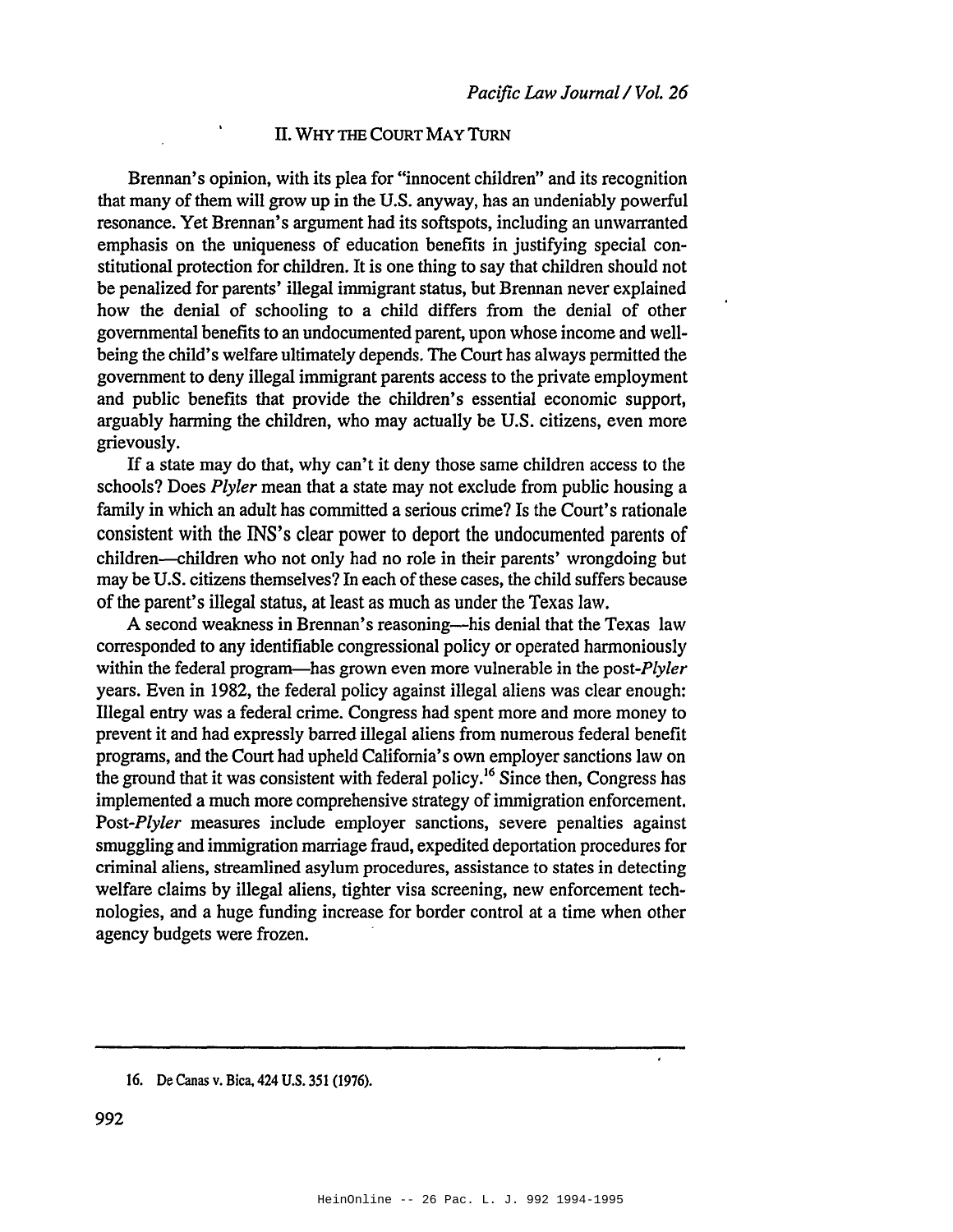#### *1995/The Message ofProposition 187*

These changes have not been terribly effective. Eight years after Congress imposed employer sanctions, for example, illegal entries are back to the prereform level.<sup>17</sup> Other reforms have also yielded disappointing results.

Yet substantial effectiveness cannot be the touchstone of constitutionality; if it were, many public policies would probably be doomed. And what would be the benchmark of effectiveness to which the Court would compare the law being challenged? In effect, Brennan used the inherent difficulty ofimmigration control as a justification for making it even more intractable. He assumed that exclusion from the schools was a wholly ineffective way to influence migrants' behavior, yet it is surely true that at least some parents are less likely to immigrate if they know their children will be denied schooling. Illegal aliens always have alternatives: They can return home or refrain from coming in the first place. These options may seem harsh but they follow directly from the premise of national territorial sovereignty—a premise that the Court has always affirmed...

Subsequent developments may also invalidate the other cornerstone of Brennan's decision-the fact that Texas was unable to prove financial harm from illegal immigration. In California, 1.4 million illegal residents compose fortythree percent of the national total and account for nearly five percent of the state's own population. An Urban Institute study has provided the first objective assessment of how this concentration affects communities-an assessment that was not available when *Plyler* was decided.<sup>18</sup> The study covered only three cost categories: education, emergency medical services to which illegal aliens are *legally entitled*, and the costs of incarcerating those convicted of crimes.<sup>19</sup> Those costs are substantial-about \$1.75 billion a year in California alone. The study, moreover, did not include either the benefits that illegals fraudulently obtain or the other costs that they impose. Partly offsetting this \$1.75 billion, the study estimated, is \$732 million in revenues generated from sales, property, and income taxes on illegal aliens in California.The fact that many illegal alien workers pay federal payroll taxes but do not claim Social Security benefits does little for California, although it certainly affects the overall calculus of the benefits and costs that they produce for the nation as a whole. These arguments will become even stronger if the devaluation of the peso sends a new stream of Mexicans north.

Of course, the legal challenge to Proposition 187 does not rest entirely on the strength of Brennan's opinion; indeed, a decision to strike down the law could well rely on two other arguments.

<sup>17.</sup> Illegal entries would almost certainly have been even higher had employer sanctions not been instituted.

<sup>18.</sup> CLARK, ET. AL., URBAN INSTITUTE, FISCAL IMPAcrs OF UNDOCUMENTED ALIENS: SELECfIVE EsTIMATES FOR SEVEN STATES (Sept. 1994).

<sup>19.</sup> [d.; *see* id. (noting that one in five inmates in California state prisons is a deportable alien).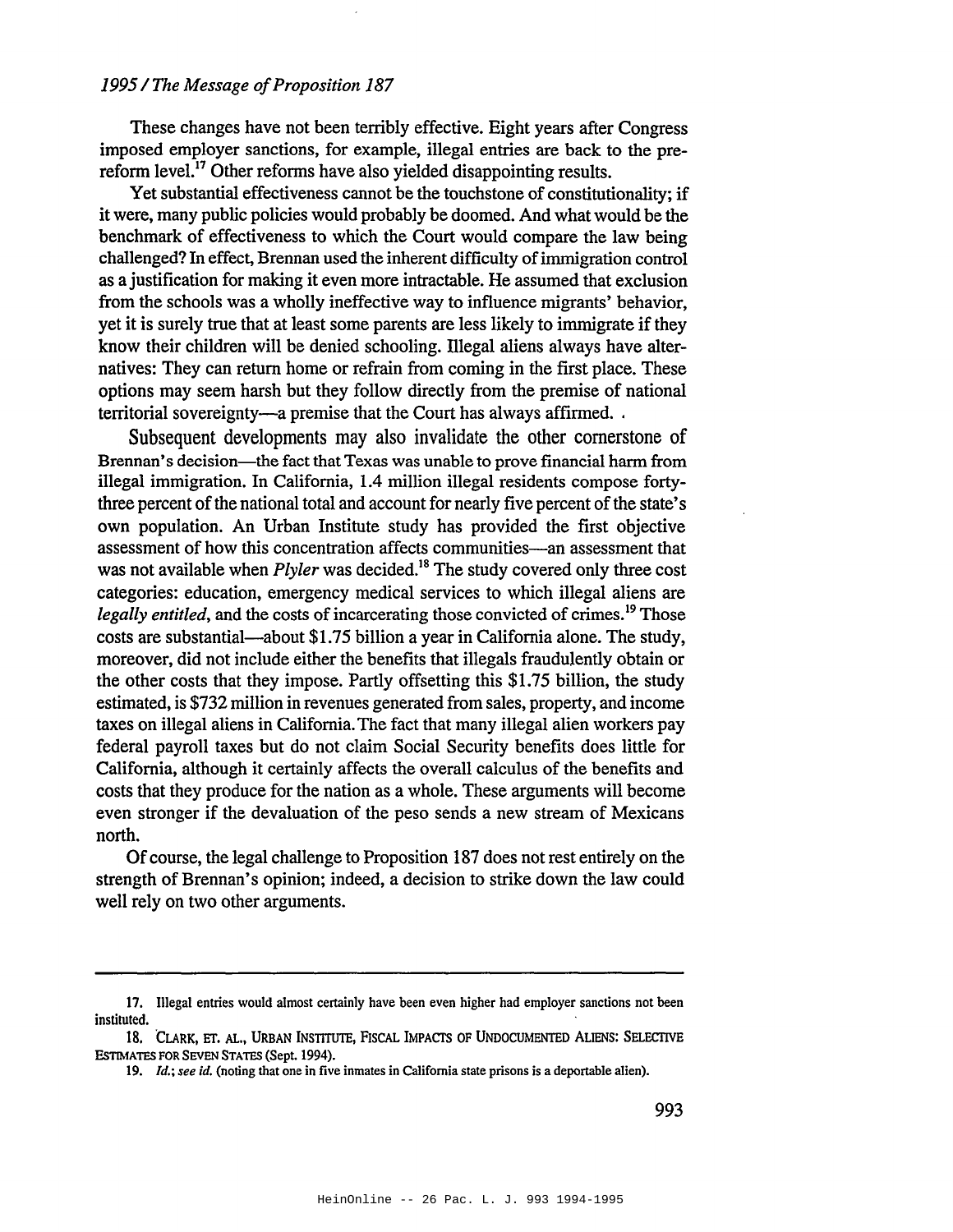First, while the federal government has moved to curb illegal migrants, it has never cut off many of their benefits, notably including public education in federally'assisted schools and emergency Medicaid services. The courts could take this inaction to mean that Congress remains satisfied with *Plyler* and does not wish to undermine the decision's rationale.

Second, a court wishing to invalidate Proposition 187 could cite the many practical problems that implementation would present, in order to show that the law is so irrational as to be unconstitutional. How, for example, will California school officials know whom to exclude? Federal law protects the privacy of any "personally identifiable information" in students' educational records and severely sanctions violations.<sup>20</sup> The Fourth Amendment bars officials from stopping and questioning people without having "a particularized, reasonable suspicion based on specific articulable facts."<sup>21</sup> Neither skin color nor surname alone satisfies that test. So unless an alien volunteers her illegal status, due process principles almost surely require a hearing before the state may withdraw benefits previously granted. Much litigation would ensue.

Meanwhile, many U.S. citizens and legal aliens would get caught up in the dragnet, provoking an even worse political backlash than the kind now produced by clumsy INS enforcement sweeps of shops and factories where many legal employees also work. The dragnet problem would also plague the many families in which some members have legal status and thus qualify for benefits while others are illegal and do not. INS efforts to deport the illegal members would trigger even more legal wrangling because existing immigration law provides several discretionary remedies that are designed to avoid precisely this kind of family-splitting and personal hardship. Many service providers have also said that they will ignore the new law even if the Court upholds it. Hence, it is unlikely to be vigorously implemented.

The challenge to Proposition 187, then, could go either way. A court eager to strike it down could emphasize its resemblance to the law Brennan struck down in *Plyler.* Even a court uneasy with *Plyler's* rationale could stress Proposition 187's bluntness as a policy instrument for a problem largely outside California's constitutional authority. Only two of the *Plyler* dissenters, Rehnquist and O'Connor, remain on the court; even if Scalia and Thomas joined them they might be unable to pick up a fifth vote.

But a court determined to uphold Proposition 187 by overruling *Plyler* or by distinguishing it away would at least have plausible grounds for doing so. Although justices are usually reluctant to overturn precedents, a standard argu-

<sup>20.</sup> Immigration expert Wayne Cornelius predicts that if Proposition 187 is found to violate the privacy law. California could lose up to \$15 billion in federal funds. For examples of federal law protecting the privacy of student records, see 20 U.S.C.A. § 1232g (West 1990 & Supp. 1995), and § 9010(c)(2)(A) (West Special Pamphlet 1995).

<sup>21.</sup> United States v. Brignoni-Ponce, 422 U.S. 873, 876 (1975).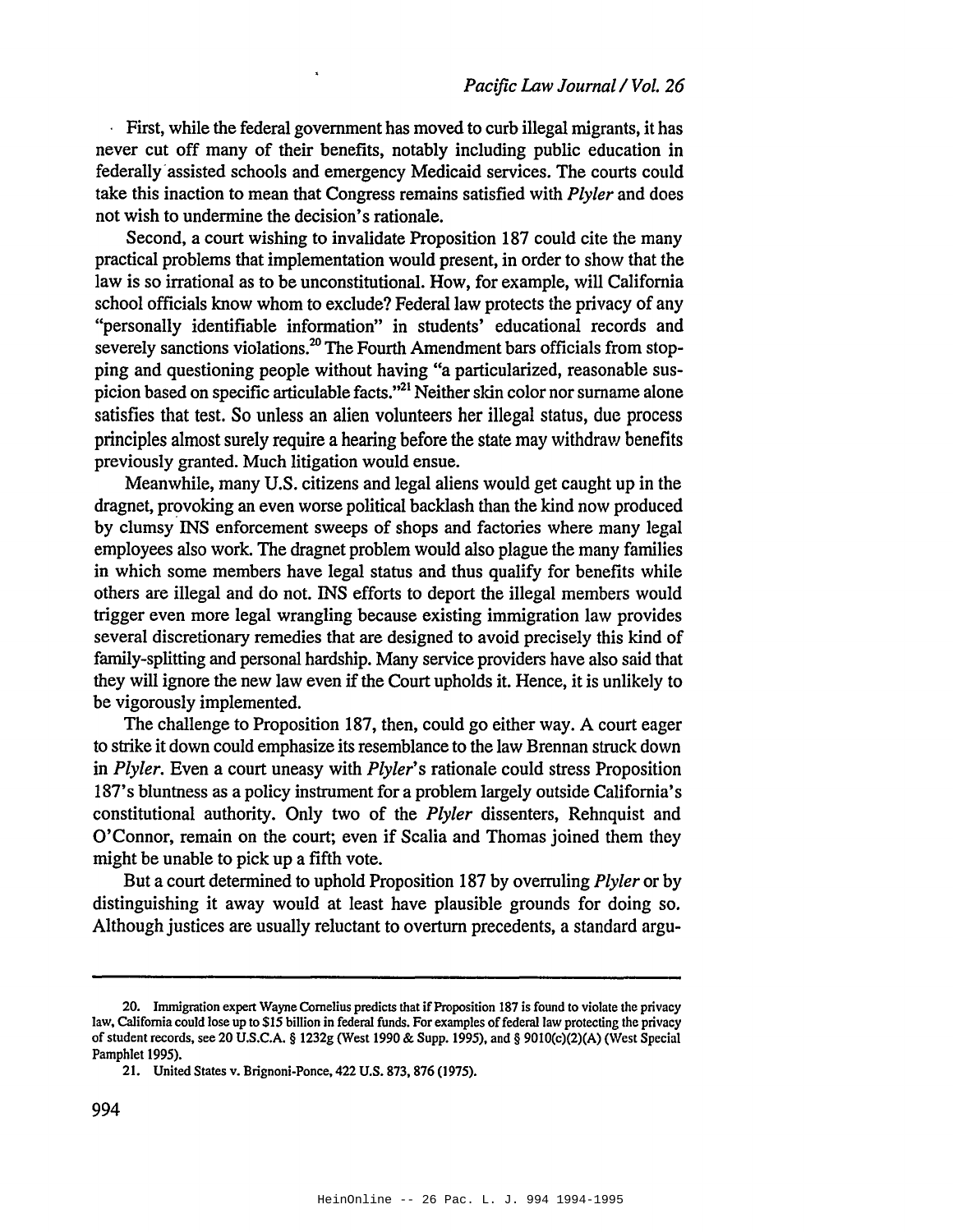ment against doing so—that the precedent has engendered legitimate expectations and stakes in the status quo—seems particularly weak because illegal aliens can have no legitimate expectations of remaining here, much less of receiving public benefits. The court could focus on the analytical soft spots in Brennan's "innocent children" logic, on the fact that today's federal policies against illegal aliens are far more comprehensive than they were when *Plyler* was decided, and on California's high costs of educating illegal alien children—costs that the federal government does little to help defray.

Moreover, this court could simply limit the new decision to its facts, invalidating Proposition 187's ban on basic schooling—thus preserving *Plyler-while* upholding its ban on social services, non-emergency health care, and higher education, as well as the reporting provisions. A court sympathetic to California's policy might also allow the state to repair some of the law's defects through narrowing regulations.

#### III. WHAT VOTERS WERE SAYING

If Proposition 187 does survive the legal challenge, many other states—and perhaps the federal government-are likely to consider similarly restrictive measures. Virginia, for instance, recently required its schools to verify the legal status of all students over eighteen years of age enrolled in English as a Second Language programs, and of all students over twenty who entered the U.S. after the age of twelve, or risk losing some state funding.<sup>22</sup>

It is tempting to dismiss this legislative impulse as mere nativism or racism, as so many on the left have done. But the anger behind Proposition 187 focused on illegals, not legal immigrants. Governor Pete Wilson took great pains to underscore that distinction on the campaign trail. In his advertisements and public statements, he praised legal immigrants' contributions to society while accusing illegals of taking jobs away from Californians and consuming scarce public services.<sup>23</sup> A survey conducted by Ron Unz, Wilson's opponent in the primaries, found that most supporters of Proposition 187 were primarily motivated by perceived welfare dependency by illegal residents--not by aliens per se. A majority of Asian-Americans and African-Americans, plus nearly a third of Latinos—hardly a nativist coalition—voted for the measure. $^{24}$ 

Proposition 187, like the "official English" laws approved in California  $^{25}$  and elsewhere since the mid-1980s, was a symbolic message to policy elites. Both

<sup>22.</sup> VA. CODE ANN. § 22.1-5(D) (Michie 1995).

<sup>23.</sup> The precise size of the adverse effects and the offsetting benefits generated by illegals remain hotly contested issues that he failed to discuss.

<sup>24.</sup> In Texas, an even larger fraction of Latino voters indicated that they would have supported such a measure had it been on the ballot there.

*<sup>25.</sup> See* CAL. CONST. art. III. § 6 (West Supp. 1995).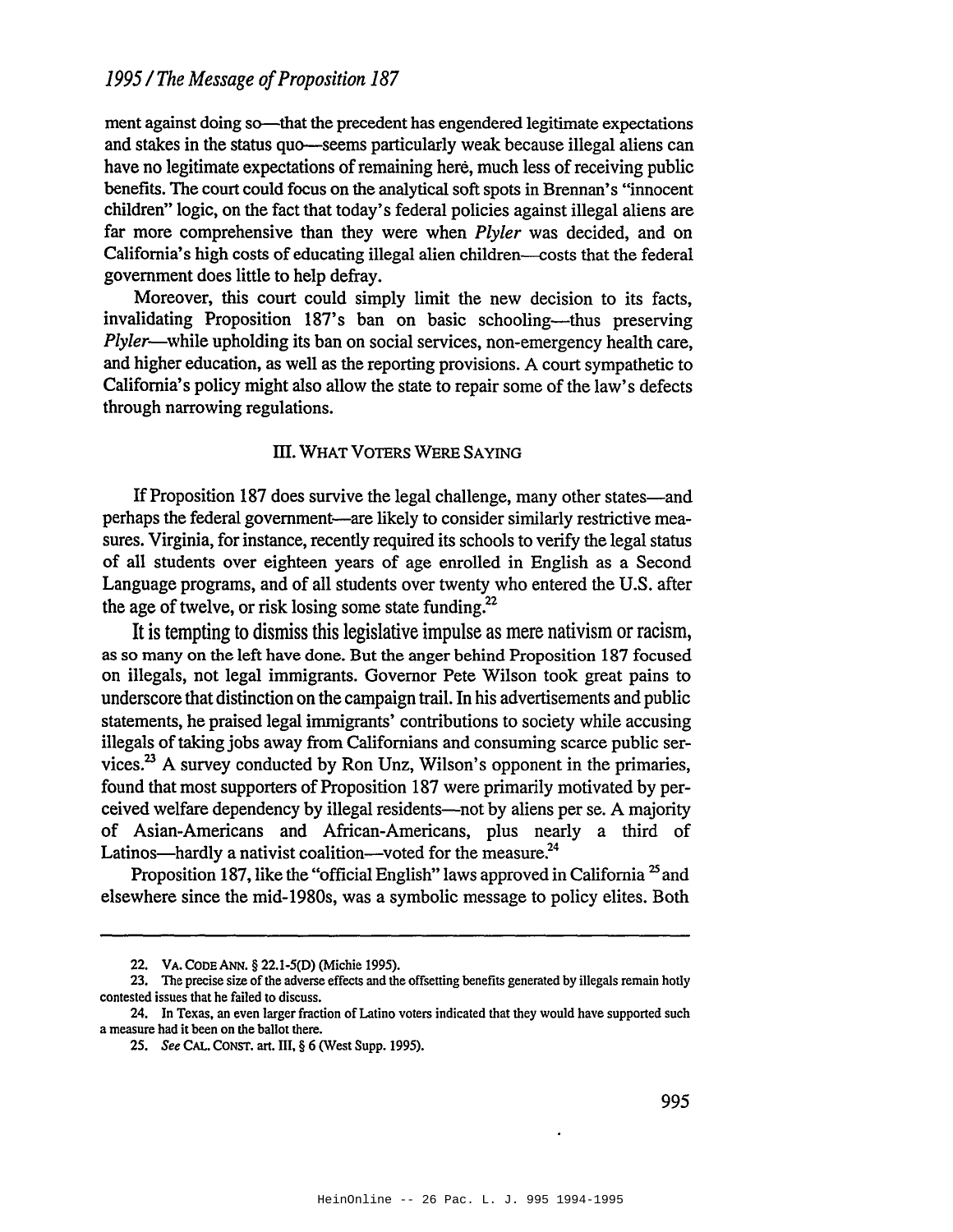measures are grand gestures with few practical consequences other than to convince politicians that many voters now view American society as increasingly alien (literally) and uncontrollable. These voters responded angrily to the vivid television images of Mexican officials denouncing the measure and to the marchers in Los Angeles waving Mexican flags and protesting its limits on welfare benefits. On election day, the voters said that illegal immigrants, industrious as they may be, are part of the problem and that Proposition 187, crude as it is, is part of the solution. It is no solution, of course, but that only underscores the need for a sounder political response in order to forestall future initiatives of this kind.

That response should begin with the candid recognition by leaders that illegal immigration, even at current levels, is not an unmitigated evil and that immigration enforcement competes for resources with other social goals. Although it is hard to admit that we tolerate some lawbreakers as a matter of policy, the fact is that we do—and we always will. This is especially true when the illegal transactions are between consenting adults and arguably make everyone better off on balance. The U.S. is a large country with relatively low population densities even in the cities, and with a vast economy that needs more unskilled labor than domestic workers are willing to supply at current wage levels. It can continue to assimilate a significant number of illegal aliens so long as the costs are not too high or too localized.

Granted, illegal aliens do impose a cost on society. But the cost may be lower than many critics say. Restrictionists stress the recession in California, but then what about the booms in places like Texas or South Florida? Labor economists are divided on many fundamental methodological and empirical questions: Is the low-wage labor market in which most illegals work segmented or unitary? Are citizens and other legal workers displaced by illegal workers, or would they not accept the jobs and wages that illegals take? How many jobs do illegal aliens-who are producers and consumers-create? What are the long-term effects on the economy of retaining low-skill jobs rather than moving to more technologically advanced ones? Can labor market effects be assessed by examining a metropolitan area, or must we also examine illegal aliens' effects on legal workers who are discouraged from migrating to areas where illegal aliens are concentrated? Do illegal immigrants work at lower wages for the same work?<sup>26</sup> Their work and consumption enables all Americans to enjoy lower prices, better services, and a more efficient economy, at least in the short run.<sup>27</sup>

<sup>26.</sup> According to labor economist Bany R. Chiswick of the College of Business Administration, University of Illinois at Chicago, evidence suggests otherwise. Personal conversation with the author (June 20, 1995).

<sup>27.</sup> Of course, the benefit-to-cost ratio favors those who live far from the illegal enclaves—those who need not compete with iIIegals for public services and entry-level jobs.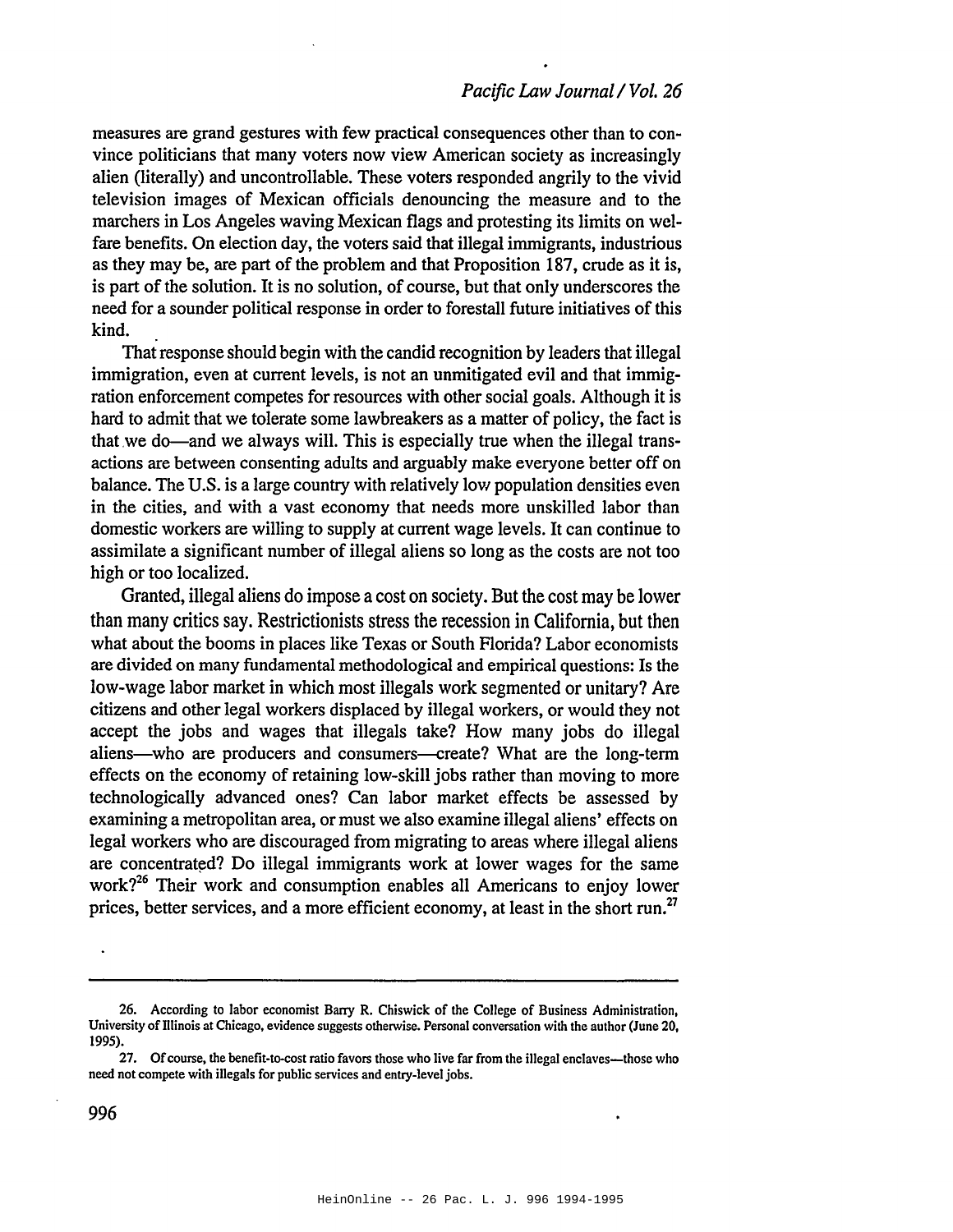#### *1995/The Message ofProposition 187*

It is true that the absolute number of new immigrants, legal and illegal, has never been higher. But it is also true that the proportion of America's foreignborn population is lower than it was at the beginning of the century-8% versus 14%—and only half of what it is in Canada today (about 16%). New immigrants' share ofthe U.S. population is far below the share in the high-immigration years prior to World War I. The vast majority of aliens who enter illegally are more or less seasonal migrants; (only) 300,000 a year become long-tenn residents, a number only slightly higher than the 250,000 American citizens and legal resident aliens estimated to leave the U.S. each year to live elsewhere permanently. Many ofthe illegal aliens who remain will manage to obtain legal status by successfully obtaining asylum or persuading the INS to adjust their status.

Even if the government decided it wanted to eliminate illegal immigration completely, it could not do so. For almost a decade, the INS enforcement budget has grown at a more rapid rate than that of almost any agency in government. It grew by twenty-five percent last year, and will probably increase more this year. Yet illegal immigration has not fallen off, though it surely would have increased were it not for the increased INS funding. Americans could have an expanded border patrol line—the entire southern border shoulder to shoulder—but Congress has concluded, probably wisely, that these funds would be better spent on other things. Effective enforcement requires a secure national identity card, yet this would be costly, bitterly controversial, and perhaps technically unworkable.

To tighten the borders effectively, better consular and asylum screening would also be critical; half the illegal aliens enter on visas issued by our foreign service officers abroad and many others successfully exploit the procedurally complex asylum system. Low-level visa decisions, however, are notoriously difficult to make and hard to control, and the INS's brand-new asylum procedures remain untested, both in the field and in the courts. At Congress's insistence, deporting the 90,000 criminal aliens now in federal and state prisons has become a top INS priority, but this too will require increased resources and sustained management attention, from an agency historically renowned for its incompetence.

Proposition 187 will probably reduce some migration, especially by women and their small children, who constitute a growing fraction of the illegal flow. But the enonnous legal and practical obstacles to implementing laws like Proposition 187 will always limit their effectiveness. A vast, prosperous nation with strong due process and equal protection values and a 2,000-mile border with the Third World cannot eliminate illegal migration; it can only hope to manage it. Our leaders must tread this thin line.

#### IV. Do OUTSIDERS HAVE CLAIMS ON US?

Even so, Proposition 187 insists that government need not provide public services for those illegal immigrants. While the Constitution protects illegals as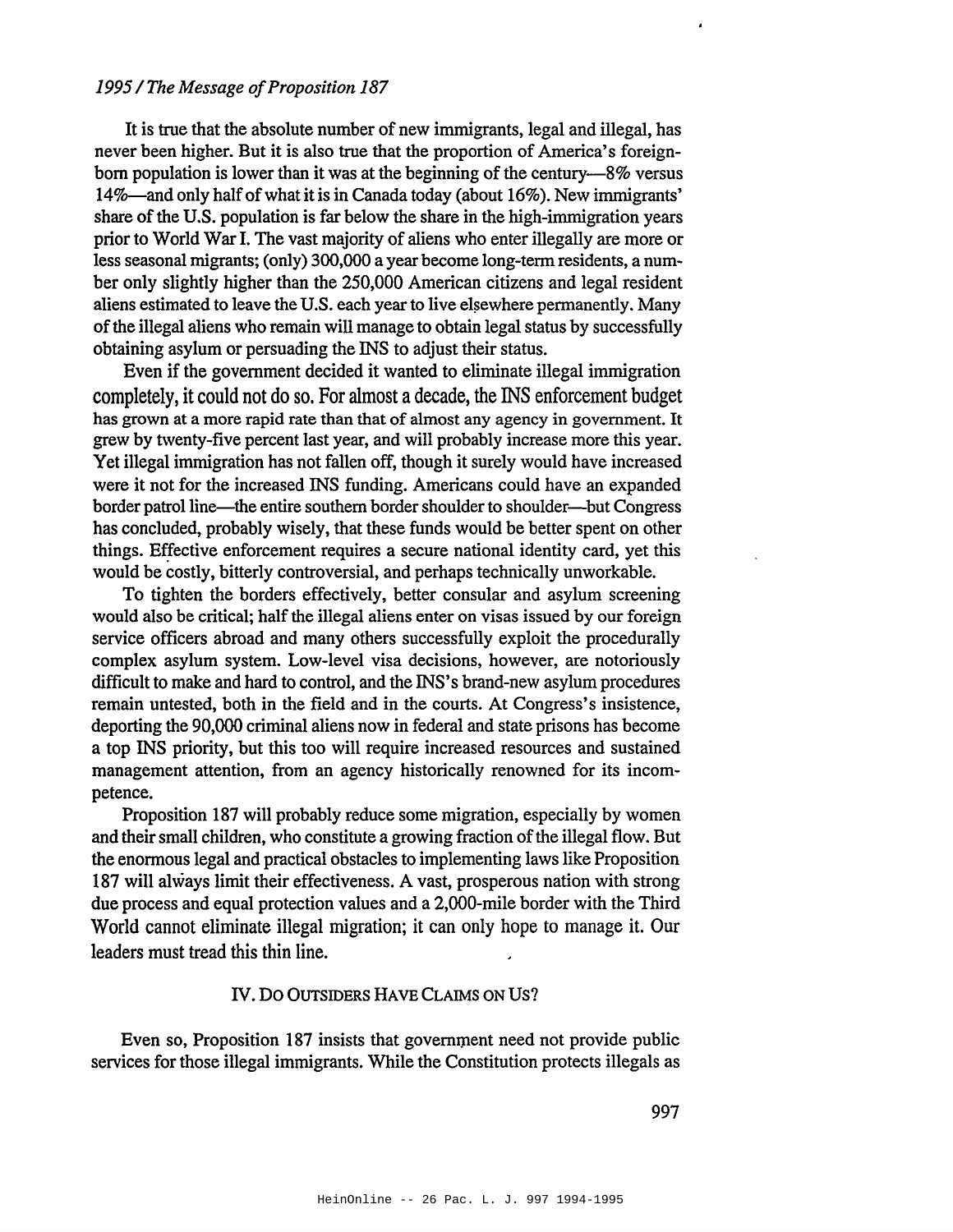"persons," Congress can exclude them from public education if it wishes, even though the states cannot unless Congress pennits them to do so.

Such a move would be perverse. If our enforcement policy "allows" illegal aliens to enter and remain long-term (but illegal) residents, then Brennan was surely right: There is little point, and even less justice, in consigning them to lives of ignorance, dependency, and discrimination by denying them education, a denial that would injure not only them but the American communities in which they will live and work. For much the same reason, they should also receive emergency medical care.

Beyond that, however, there is room to dispute the moral claims of illegal aliens. Most of us doubt that illegal aliens have legitimate claims to public benefits such as AFDC, food stamps, housing subsidies, and higher education. We also should distribute more fairly whatever net financial burden illegal residents impose upon state and local governments. Although Washington has exclusive power to control the border and deport illegals, the costs of federal enforcement failures fall on the states. The federal Constitution now requires the states to provide illegal immigrants with public education, the most costly service, yet Congress pays only a tiny fraction of the bill. Federal law mandates that legal and in some cases illegal aliens receive a host of other public benefits and services. But while states bear about two-thirds of the costs for such services, two-thirds of taxes legal and illegal aliens pay go straight to Washington. This fiscal mismatch is even greater in the case of illegal aliens, who pay federal payroll taxes but claim relatively fewer benefits than legal aliens and citizens.

Calculating this imbalance will not be easy. Marginal benefits and costs are hard to measure and set off against one another. Remedying the imbalance may be even harder, given the experience with the old "impacted aid" program for communities with military installations and the more recent program to defray the state costs of the amnesty program for illegal aliens. Congress's new interest in unfunded mandates reflects less a desire to rectify intergovernmental inequities than a desperate search for budget savings; if the savings do not materialize, congressional enthusiasm in this area will quickly evaporate, leaving the states no better off. Still, even crude justice is better than none.

Congress is now considering proposals to reduce benefits for legal immigrants as well. In 1993 Congress limited Supplemental Security Income (SS!) benefits for low-income elderly legal aliens in response to a dramatic increase in claims.<sup>28</sup> This affected almost  $700,000$  immigrants, ten percent of the SSI caseload. Now, with the victory of Proposition 187, members of both parties have proposed even broader restrictions on benefits for legals. Speaker Newt Gingrich calls himself "very pro-legal immigration" and has criticized such proposals, as have GOP stalwarts Alan Simpson, Jack Kemp and Bill Bennett. Legal

<sup>28.</sup> Unemployment Compensation Amendments of 1993. Pub. L. No. 103-152. 107 SIal. 1516. 1519 (codified as amended at 42 U.S.C.A. § 1382j (1995».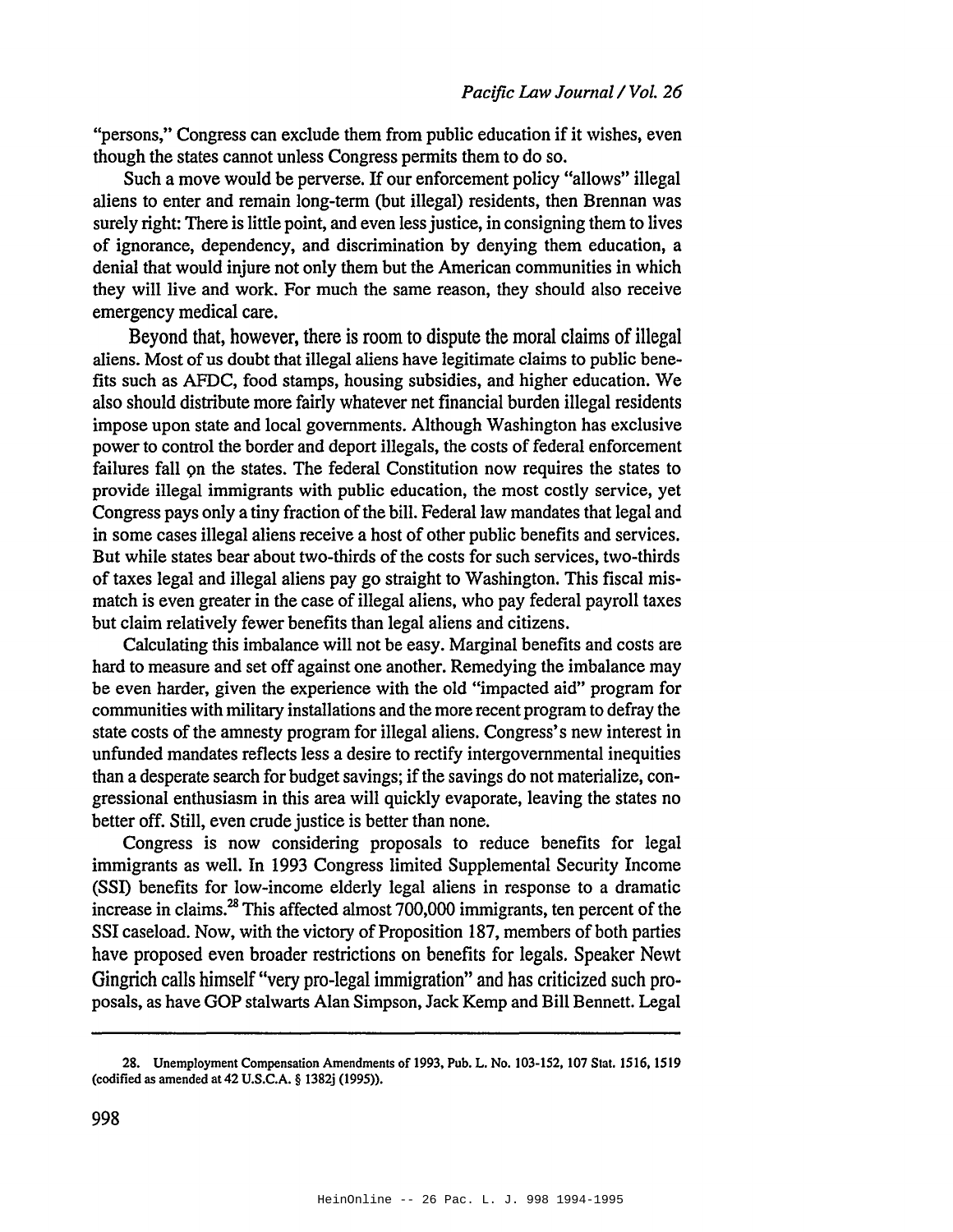aliens are, however, a weak political constituency. Their benefits will be especially vulnerable in the headlong rush to cut government spending.

Proposals to deny legal aliens federal benefits raise a fundamental issue that we have avoided since the McCarthy era—the nature of membership in a liberal polity. Are legal permanent residents like tax-paying citizens who lack only the franchise? Or are they on probation, obliged to demonstrate good behavior and financial independence unless and until they naturalize? In its 1976 *Diaz* decision, the Supreme Court seemed to endorse the "probation" model, broadly upholding Congress's power to discriminate between citizens and all (or only some) aliens in distributing public benefits.<sup>29</sup> In general, however, Congress has tended to treat all legal resident aliens like full members in most important respects, including benefits.

To be sure, circumstances have changed since *Diaz;* immigration (legal and illegal) and public benefits (especially education, health care, and SSI) have grown enormously. Welfare receipt by some legal immigrant groups, including refugees from Indochina and immigrants from the Dominican Republic, is very high and often long term. To produce a hoped-for \$22 billion in savings over five years, Congress would not even have to pass a new law; the federal government could enforce an existing but rarely used law that requires the U.S. relatives of family-based immigrants to make good on pledges of financial support for the immigrants.<sup>30</sup>

But as with Proposition 187, the savings from excluding legal aliens may prove illusory. Many Indochinese refugees, for example, combine low education and few skills with strong political claims to at least temporary assistance. Even if cutting off federal benefits would save Washington some money, the states will have to fill much of the gap; the Supreme Court has ruled that they cannot discriminate against legal residents without congressional approval. State general assistance programs constitute the final safety nets for indigents who are ineligible for federal benefits, and cuts in federal benefits will drop some legal permanent immigrants into those nets. These federal cuts could also have the unintended effect of encouraging legal permanent residents to naturalize quickly to protect their access to benefits. Although increased naturalization is highly desirable, it will dissipate the savings that Congress seeks.

#### V. ELUSIVE CANDOR

Proposition 187, in its most important provisions, constitutes perverse public policy that has come at a politically propitious moment. Responsible leadership

<sup>29.</sup> Mathews v. Diaz, 426 U.S. 67, 77-82 (1976).

<sup>30.</sup> 42 U.S.C.A. 1382j(a) (1993);*see* id. (requiring a lawfully admitted alien's sponsor's income to be considered in determining eligibility and payment amount for Supplemental Social Security Income Programs).